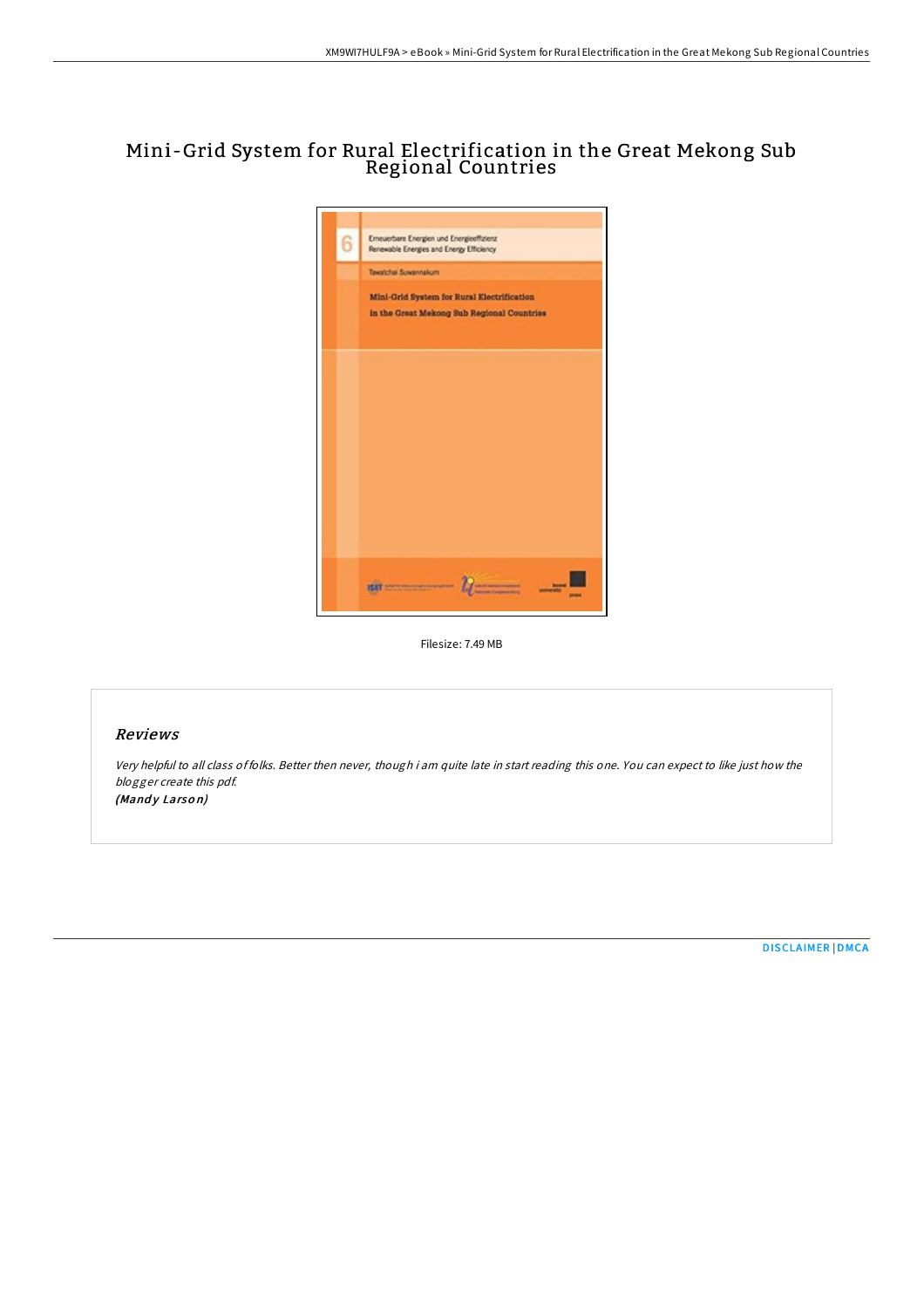#### MINI-GRID SYSTEM FOR RURAL ELECTRIFICATION IN THE GREAT MEKONG SUB REGIONAL COUNTRIES

**DOWNLOAD PDF** Φ

Kassel University Press Feb 2008, 2008. Taschenbuch. Book Condition: Neu. 208x148x12 mm. Neuware - This report presents the results of implemented the PV-Wind-Diesel hybrid mini-grid system, with a 3-phase AC-coupled modular expandable component. The purpose of this work is to implement the adequate, expandability, and ef cient system. The Ko Jig village, a small island in the Gulf of Thailand was selected as the case study. The daily energy requirement is 265 kWh and a peak demand is 35.7 kW. The ability to pay for electricity is 0.36 Euro/kWh. The system consisted of 7.5 kWp PV, 2X5 kW wind turbines, 65 kVA diesel generator, 252 kWh battery storage, 3x2.5 kW PV inverter, 3x4.5 kW battery inverter, 4x2.5 wind turbine inverter, data acquisition system, and the 3-phase 4 wire transmission system. The system was operated since October, 2004 and wind turbines were installed in December 2006. In the beginning of the project, the participatory assessment and socioeconomic impact survey were conducted. The Rural Energy Support/Service Company (RESCO) was set up with consensus of the community and cost-recovery tariff structure is developed for the project. The tariff started at 0.250 Euro/kWh and changed in responding to fuel cost by the Electricity Committee. The project used smart card prepaid kWh meters for collection of electricity tariff. The monitoring results from October 2004 to November 2006 were evaluated and analysed. The annual average value of solar fraction was 12.93%, 11.21%, and 13.65%. The annual average value of performance ratio was 70.21%, 67.69%, and 66.26%. The yearly \_nal yield for 2005 is 1,123 kWh/kWp. The annual average value of capture losses was 1.33, 1.27, and 1.32 kWh/kWp.day. The annual average value of system losses was 0.39, 0.32, and 0.38 kWh/kWp.day. The speci\_c cost of energy of PV-Diesel hybrid minigrid system results as 0.203 Euro/kWh, and the...

ଈ Read Mini-Grid System for Rural Ele[ctrificatio](http://almighty24.tech/mini-grid-system-for-rural-electrification-in-th.html)n in the Great Mekong Sub Regional Countries Online  $\mathbb{R}$ Download PDF Mini-Grid System for Rural Ele[ctrificatio](http://almighty24.tech/mini-grid-system-for-rural-electrification-in-th.html)n in the Great Mekong Sub Regional Countries